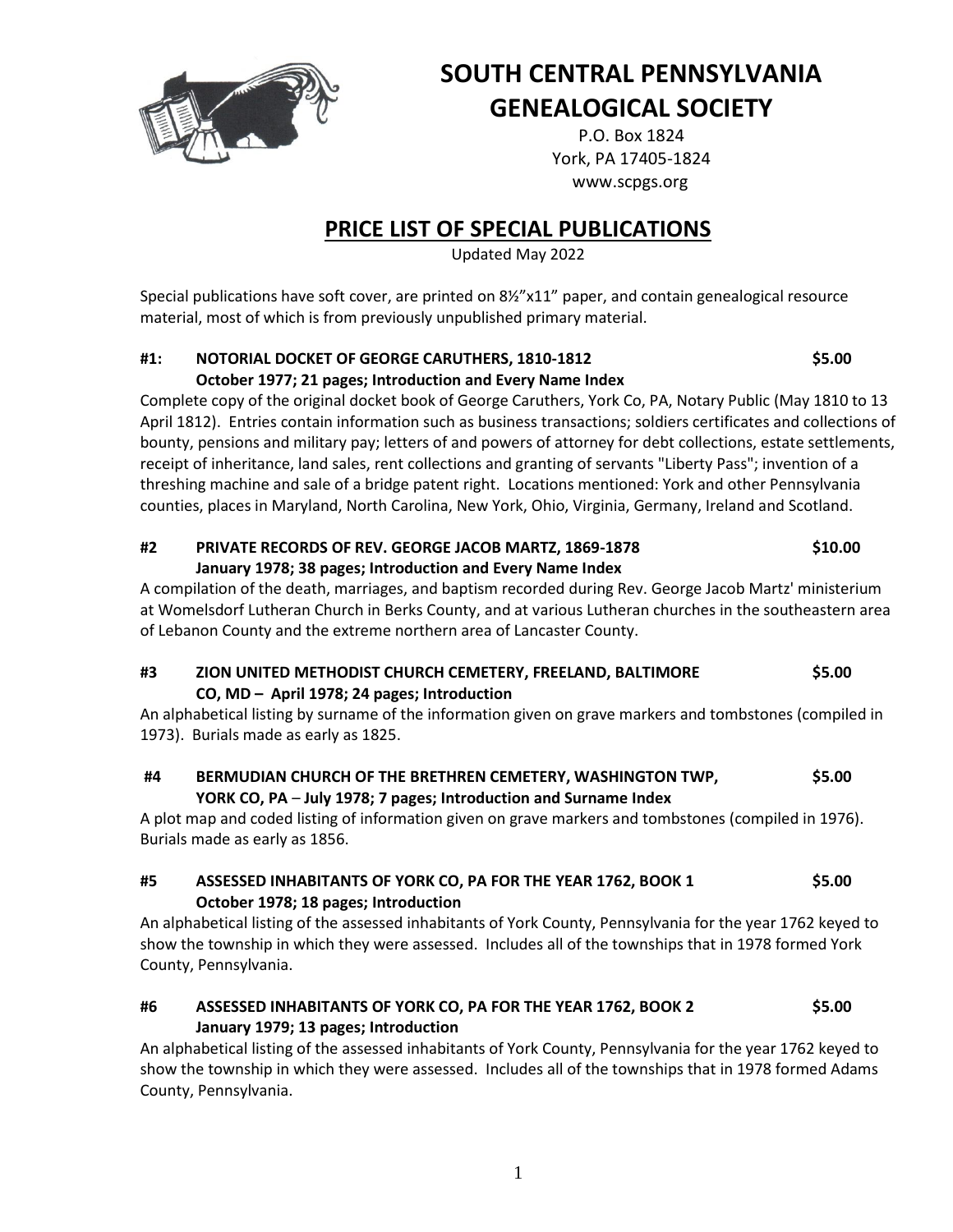# **#7 SUNDRY GENEALOGICAL MATERIALS PERTAINING TO SOUTH CENTRAL PA, \$5.00 BOOK 1 – April 1979; 14 pages; Introduction and Surname Index**

Contains: (a) "Notes Respecting Andrew Armstrong, dec'd. (Chanceford Twp, York Co, PA), Nov. 19, 1782"; (b) Admn. Bond of Estate of John Miller, dec'd(York Co, PA), with "A List of Solder Killed the 13th of September on Sullivan Expedition Belonging the 4th Regiment Command by Col Wm Butler Esq" [sic]; (c) From The Parish Telephone published by Rev. Adam Stump, Lutheran Minister of York Co, PA — "The Marriage of Cousins" (1900) and obituaries of Elmer Ellsworth Brooks (1901) and Sarah Anna Eyster (1907); (d) A plot map and coded listing of information given on grave markers and tombstones in Chestnut Grove Church of the Brethren cemetery, Codorus Township, York County, Pennsylvania, burials made as early as 1793.

### **July 1979; 19 pages; Introduction, Surname Index and Appendix** Surviving early collector's warrants from York County, Pennsylvania. Warrants provide lists of taxables and their amounts/rates of tax. Includes: 1762 Hellam Township County Tax, 1767 Cumberland and Newberry Township (fragment) County Tax, 1767 Germany, Hamiltonban and Newberry Township Provincial Tax.

# **#9 CONSTABLE'S RETURNS, YORK CO, PA \$5.00**

# **October 1979; 13 pages; Introduction, Surname Index and Appendix**

Surviving early constable's returns from York County, Pennsylvania. Returns identify land owners, "inmates" (married non-owners), and young single men in addition to number of acres owned, cleared, sowed, etc., number of horses, cows and sheep, and number of negroes, servants, etc. if any. Includes: 1765 Newberry Township, 1769 Paradise and York Townships.

# **#10 ALTLAND'S MEETINGHOUSE CEMETERY, PARADISE TOWNSHIP, YORK CO, PA \$5.00 January 1980; 16 pages; Introduction and Surname Index**

A plot map and coded listing of information given on grave markers and tombstones (compiled in 1977 and compared with 1934 compilation of The Historical Society of York County). Burials made as early as 1775.

# **#11 COLLECTOR'S WARRANTS FOR 1772, YORK CO, PA \$10.00**

# **April 1980; 26 pages; Introduction, Surname Index and Appendix**

An alphabetical listing of the taxables given on the collector's warrants from York County, Pennsylvania from December 1771 for County Tax of 1772. Keyed to show the township in which the taxables were listed. Townships included are Berwick, Chanceford, Cumberland, Dover, Fawn, Hamilton Bann, Hellam, Hopewell, Huntington, Manchester, Manheim, Menallen, Monohan, Mt. Pleasant, Newberry, Shrewsbury, Straban and Tyrone. Warrants provide lists of taxables and their amounts/rates of tax.

# **#12 YORK CO, PA COURT OF QUARTER SESSIONS DOCKET BOOKS DOCUMENTS, \$5.00 1749-1754 – October 1980; 20 pages; Introduction and Surname Index**

An alphabetical listing of all names found in the York County Court of Quarter Sessions Docket Books for 1749 to 1754, and true copies of five known Quarter Sessions documents not recorded (abstracted) in the Docket Books. Includes: listing of Commissioners, Assessors, Jury Men, Constables, Deputies, etc., holders of tavern licenses, and "viewers" to lay out roads, as well as names and cases of those accused of such crimes as adultery, assault, committing to riot, counterfeiting, fornication, theft, etc.

# **#13 SOME RECORDS OF THE ASSOCIATE REFORMED PRESBYTERIAN CHURCH \$5.00 AT AIRVILLE, LOWER CHANCEFORD TOWNSHIP, YORK CO, PA January 1981; 19 pages; Introduction and Surname Index**

Includes a brief history of the church and the record book that includes minutes from 1810-1819, adults admitted to baptism and/or Lord's Supper in 1840, infant baptisms from 1818-1820, names abstracted from business records from 1810-1815, and the subscription list from 1849.

# **#8 COLLECTOR'S WARRANTS, YORK CO, PA \$5.00**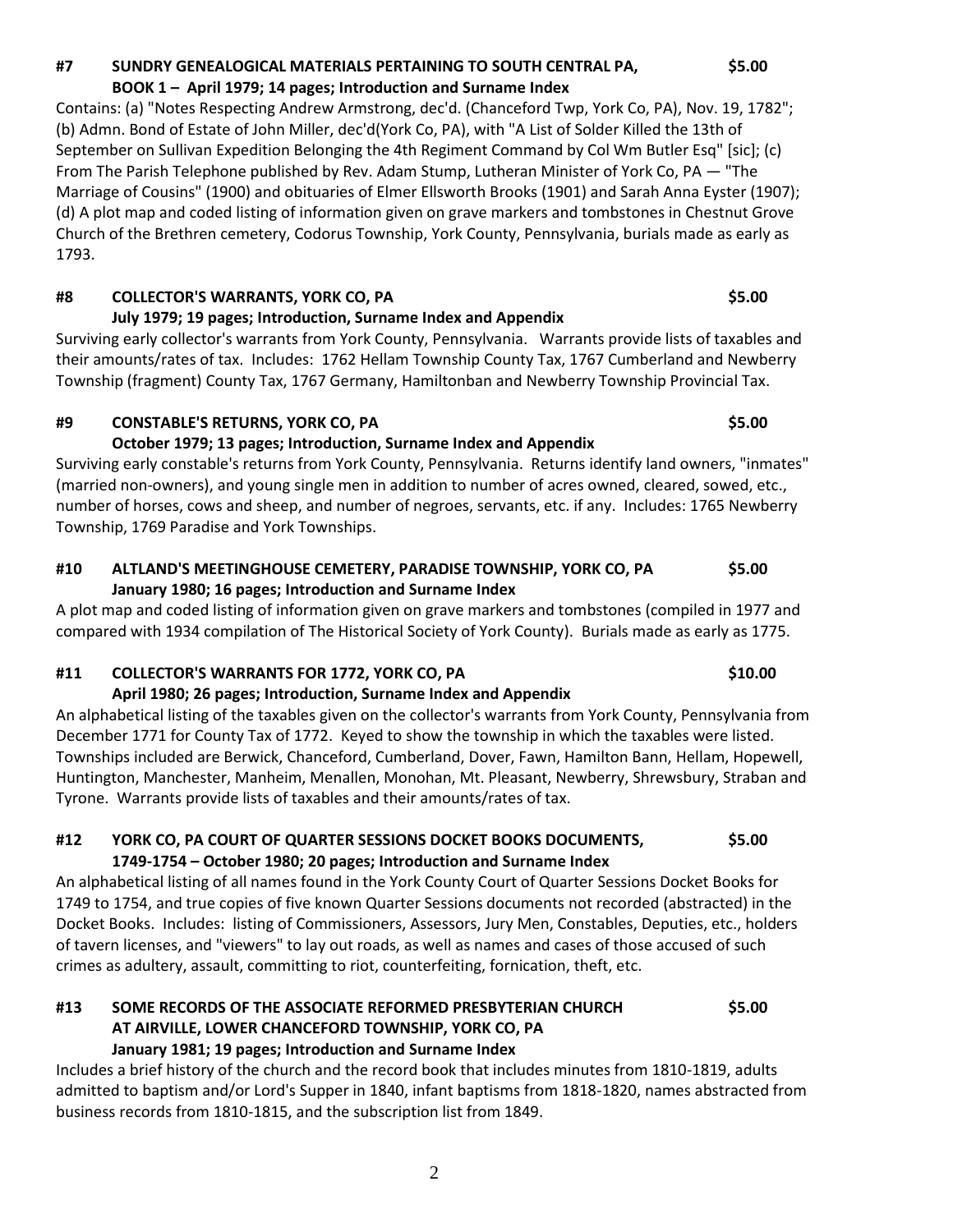## **#14 YORK CO, PA COURT OF QUARTER SESSIONS DOCUMENTS, 1749-1754 \$10.00 April 1981; 26 pages; Introduction and Surname Index**

Abstract of all known existing documents submitted to York County Court of Quarter Sessions for 1749 to 1754.

# **#15 1800 FEDERAL CENSUS OF YORK CO, PA, BOOK 1 (Surnames A-L) \$10.00 July 1981; 46 pages; Introduction**

An alphabetical listing of heads of households (with age and sex of all members of each household).

### **#16 1800 FEDERAL CENSUS OF YORK CO, PA, BOOK 2 (Surnames M-Z) \$10.00 October 1981; 37 pages; Introduction**

An alphabetical listing of heads of households (with age and sex of all members of each household).

# **#15 & 16 1800 FEDERAL CENSUS OF YORK CO, PA BOOK I & II \$18.00**

 **(purchased together)**

# **#17 RECORDS OF THE REFORMED CHURCH IN SHIPPENSBURG, CUMBERLAND \$15.00 CO, PA, 1770-1842 – January 1982; 73 pages; Introduction and Surname Index**

Translated and copied from the original book. Includes: list of members signing an "agreement" in 1778, United Church council from 1788, and births from 1787, 1788, 1799, 1800, 1828-1838 and 1840-1842. Includes tombstone inscriptions of the Reformed Church Graveyard, Shippensburg, PA copied from list of graveyard inscriptions made by Rev. J. Zeamer (1905). Burials made as early as 1797.

# **#18 1800 FEDERAL CENSUS of ADAMS CO, PA – April 1982; 41 pages; Introduction \$10.00**

An alphabetical listing of heads of households (with age and sex of all members of each household).

# **#19 YORK CO, PA RECORDS of APPRENTICES, 1860-1911 \$5.00 July 1982; 16 pages; Surname Index**

From the records of the Directors of the Poor for York County, Pennsylvania, this list of apprentices provides date of contract, apprentice's name, master's name, occupation, residence of master, length of time of servitude, amount of schooling to be provided, freedoms, remarks, etc.

### **#20 YORK CO, PA WILL BOOK A, 1749-1762 \$10.00 October 1982; 42 pages; Surname Index**

Genealogical excerpts from surviving early York County wills.

### **#21 YORK CO, PA DEATH REGISTRATION BOOK, 1852-1855 \$10.00 January 1983; 40 pages; Introduction and Surname Index**

Genealogical abstract of York County, Pennsylvania Death Registration Book. Entries give date of death, place of death and burial, "color", sex, age, occupation, date and place of birth, parents, spouse, and children. Note: some entries do not provide all items of the information.

### **#22 YORK CO, PA BIRTH REGISTRATION BOOK, 1852-1855 \$5.00 April 1983; 13 pages; Introduction and Surname Index**

Genealogical abstract of York County, Pennsylvania Birth Registration Book. Entries give date and place of birth, mother, father and his occupation, other children in family. Note: some entries do not provide all items of the information.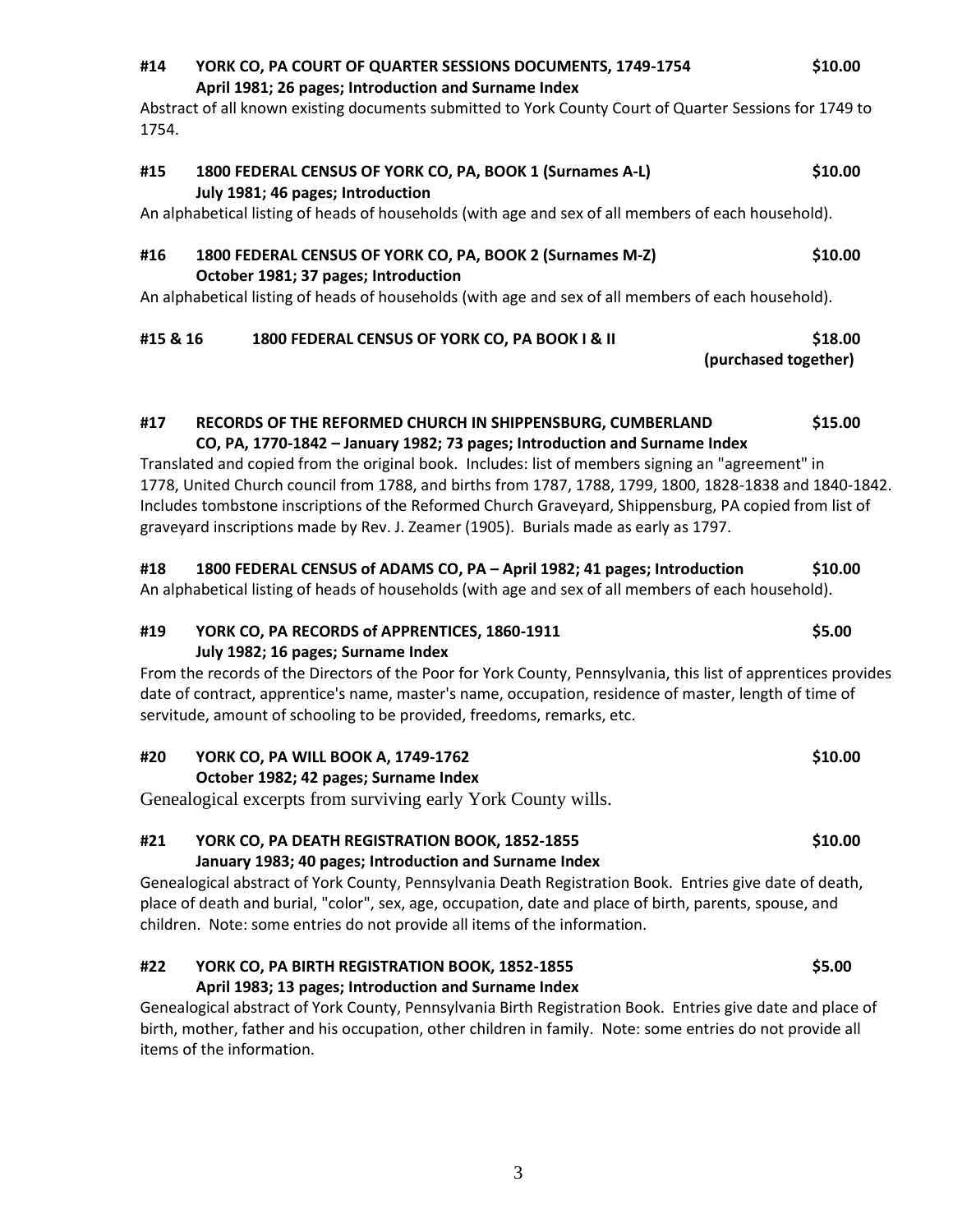### **#23 INFORMATION FOUND IN NEWSPAPERS OF ASTORIA, FULTON CO, \$5.00 ILLINOIS (1886-1917) AND CRAWFORD CO, OH (1891-1939) July 1983; 22 pages; Introduction and Surname Index**

They went west, or more precisely, information pertaining to descendants of families from South Central Pennsylvania and adjacent areas found in newspapers of Astoria, Crawford County, Illinois and Crawford County, Ohio.

## **#24 PENNSYLVANIA RECORDS OF NATURALIZATIONS, 1695-1773 \$5.00 October 1983; 24 pages; Introduction and Surname Index**

Abstract of records of Naturalizations (1695-1773) found in Colonial Records (Minutes of the Provincial Council), Volumes 1, 2, 3, 9 and 10; the Statutes at Large of Pennsylvania, Volumes II, III, IV, VI, VII and VIII; Pennsylvania Archives, Series 1, Volumes 1, 3 and 4.

### **#25 SUNDRY GENEALOGICAL MATERIALS PERTAINING TO SOUTH CENTRAL PA, \$5.00 BOOK 2 – December 1983; 17 pages; Introduction and Surname Index**

Contains: (a) abstracts of six unprobated last will and testaments found in York Co, PA — Barnabas Currey (1767), Peter Gashaw (1777), Johanes Hess Sr. (1774), Conrad Holtzbaum (1775), James McBroom (1776) and James Welch (1770); (b) York County people married by Rev. John Jacob Strine of Lancaster Co, PA — 72 marriages between 1822 and 1870; (c) abstracts from "In the Case of Charles Cecils Claims to Lands in York County", 1681-1764; (d) some early interments in Zeigler's church cemetery (1772-1810) and Friedensaal's church cemetery (1759-1810) both in York Co, PA.

### **#26 SUNDRY GENEALOGICAL MATERIALS PERTAINING TO SOUTH CENTRAL PA, \$5.00 BOOK 3 – February 1984; 22 pages; Introduction and Surname Index**

Contains: (a) York County, Pennsylvania "Delinquent" Taxables, 1758-1768; (b) Jacob Michael's unprobated Will, 1769, York Twp, York Co, PA; (c) Abstract of the Journals of Jacob C. Schultz, timekeeper for Northern Central Railway Company of Maryland and Pennsylvania, 1856-1876; (d) the 1863 Letter of Geo. W. Finlaw, pertains to Civil War incident in York County, Pennsylvania.

# **#27 RECORD BOOK OF OVERSEERS OF THE POOR FOR THE BOROUGH \$10.00 OF YORK, PA, 1799-1804 – April 1984; 39 pages; Introduction and Surname Index**

Contains: (1) record of income and expenditures of the Overseers; (2) alphabetical listing of the assessed inhabitants of the Borough of York; and (3) abstracts of relevant laws of Pennsylvania pertaining to the "relief of the poor".

### **#28 YORK CO, PA MARRIAGE REGISTRATION BOOK, 1852-1855 \$10.00 July 1984; 42 pages; Introduction and Surname Index**

Genealogical abstract of York County, Pennsylvania Marriage Registration Book. Entries give date and place of marriage, type of ceremony, person performing ceremony, groom and his occupation, residence, birth place and parents, and bride and her parents. Note: some entries do not provide all items of the information.

# **#29 1800 FEDERAL CENSUS OF CUMBERLAND COUNTY, PA \$15.00 January 1985; 69 pages; Introduction**

An alphabetical listing of heads of households (with age and sex of all members of each household).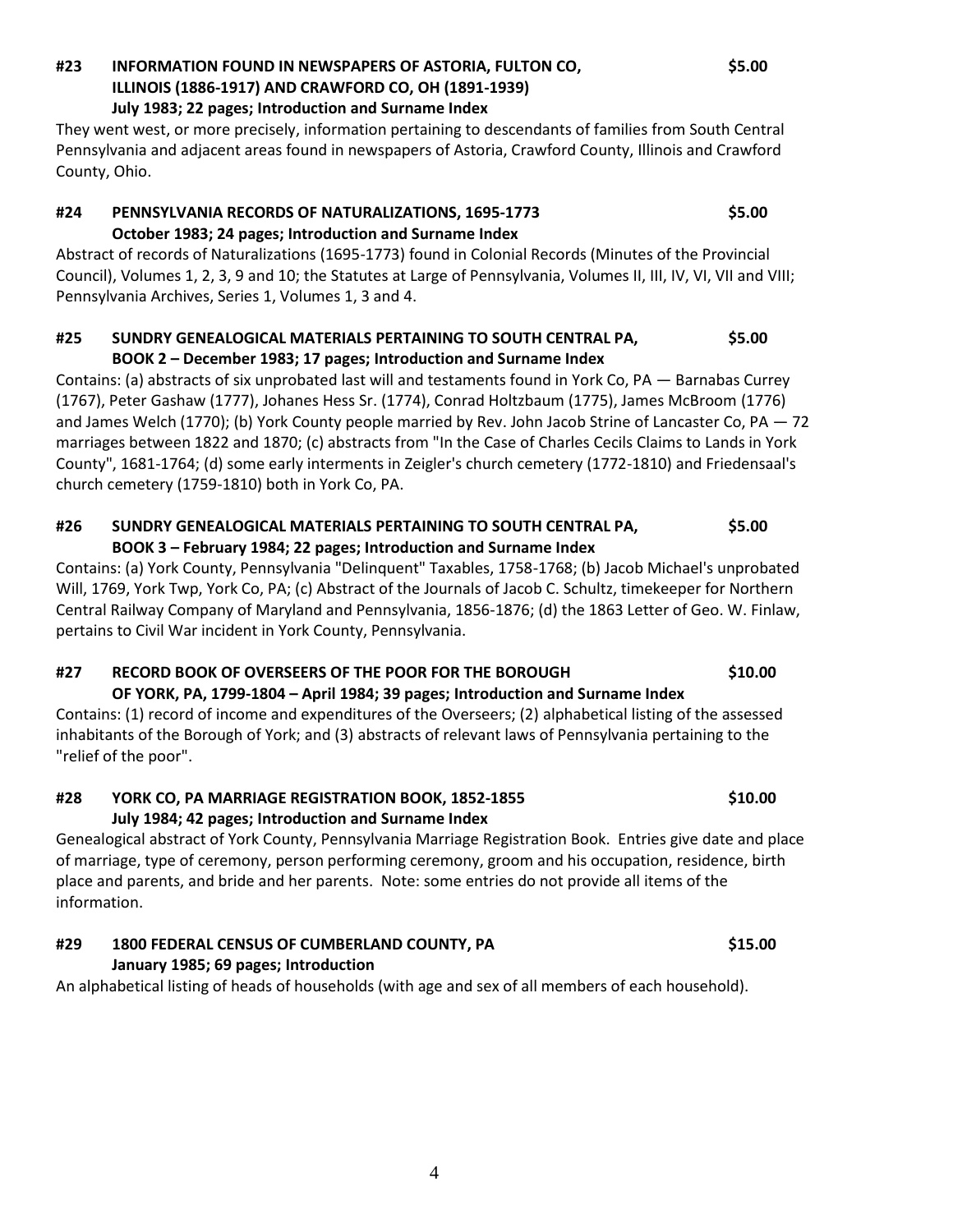### **#30 NOTARY DOCKET OF JOHN MORRIS, ESQUIRE OF BOROUGH OF YORK, PA, \$15.00 1792-1809 – July 1985; 90 pages; Introduction and Surname Index**

Provides information/references to aliases; apprenticeships; business partner problems; family disagreements; "high-born" French in Santo Domingo; horse thieves and others less than honest; indentured servants; negroes (free and slave); passes for travel; powers of attorney to collect debts, inheritances, interest from stock and pensions; and sibling claim releases.

### **#31 SUNDRY GENEALOGICAL MATERIALS PERTAINING TO SOUTH CENTRAL PA, \$10.00 BOOK 4 – October 1985; 26 pages; Introduction and Surname Index**

Contains: (a) abstracts of Marriages and Apprenticeships in the Docket Books of Charles Brandon, Justice of the Peace, Middletown, Dauphin County, Pennsylvania (1802-1807); (b) unpublished Baptismal Records of Rev. John Casper Stoever (1725-1738); (c) Docket Book of John Reeser, Justice of the Peace, Conewago Township, York County, Pennsylvania (1839-1852); (d) index of Recorded Wills for Fairview Township and Lewisberry Borough, York County, Pennsylvania (1749-1875).

### **#32 ADAMS CO, PA BIRTH, MARRIAGE AND DEATH REGISTRATIONS, 1852-1855 \$15.00 April 1986; 63 pages; Introduction and Surname Index**

Genealogical abstract of Adams County, Pennsylvania Birth, Marriage and Death Registrations. Birth entries give date and place of birth, mother, father and his occupation, other children in family. Marriage entries give date and place of marriage, type of ceremony, person performing ceremony, groom and his occupation, residence, birth place and parents, and bride and her parents. Death entries give date of death, place of death and burial, "color", sex, age, occupation, date and place of birth, parents, spouse, and children. Note: some entries do not provide all items of the information.

# **#33 YORK CO, PA ASSESSORS MILITARY ROLL, 1865 \$25.00**

### **January 1987; 166 pages; Introduction and Surname Index**

An abstract of the 1865 York County, Pennsylvania, Assessors Military Roll. The "Roll" is an "enrollment list of all white male persons of the age of 21 years and under the age of 45 years subject to military duty...." Most entries give the names of the male enrolled, their residence (by borough or township), age, occupation, and marital status. When applicable, entries also identify those exempt or not liable, and the cause for their exemption (physical disability, paid commutation, substitute, in service, etc.).

### **#34 SUNDRY GENEALOGICAL MATERIALS PERTAINING TO SOUTH CENTRAL PA, \$10.00 BOOK 5 – April 1987; 34 pages; Introduction and Surname Index**

Contains: (a) Comparative Monetary Values of Early Pennsylvania; (b) Rev. Thomas Barton, Itinerant Missionary of the Church of England in York and Cumberland Counties (1755-1759 – includes marriages performed; (c) Entries in the grave diggers account book for Warrington (Friends) Meeting House Cemetery, Warrington Twp, York Co, PA (1822-1847); (d) Pipe Creek (Friends) Meeting House Cemetery, Carroll Co, Maryland – graves identified in the 1882 History of Western Maryland (by Scharf) compared with Inscriptions on Tombstones existing in 1934.

# **#35 "POOR" CHILDREN NAMED ON THE TAX LISTS, YORK, CO, PA, 1811-1844 \$25.00 January 1988; 182 pages; Introduction and Surname Index**

"Poor" children named on tax lists are, as provided for by law, the names of children between five and twelve years of age whose parents, guardians, etc. were unable to pay for their schooling (the expense thus to be paid for by the County). Completeness of records, of Townships and the Borough of York for the years 1811 to 1844 varies.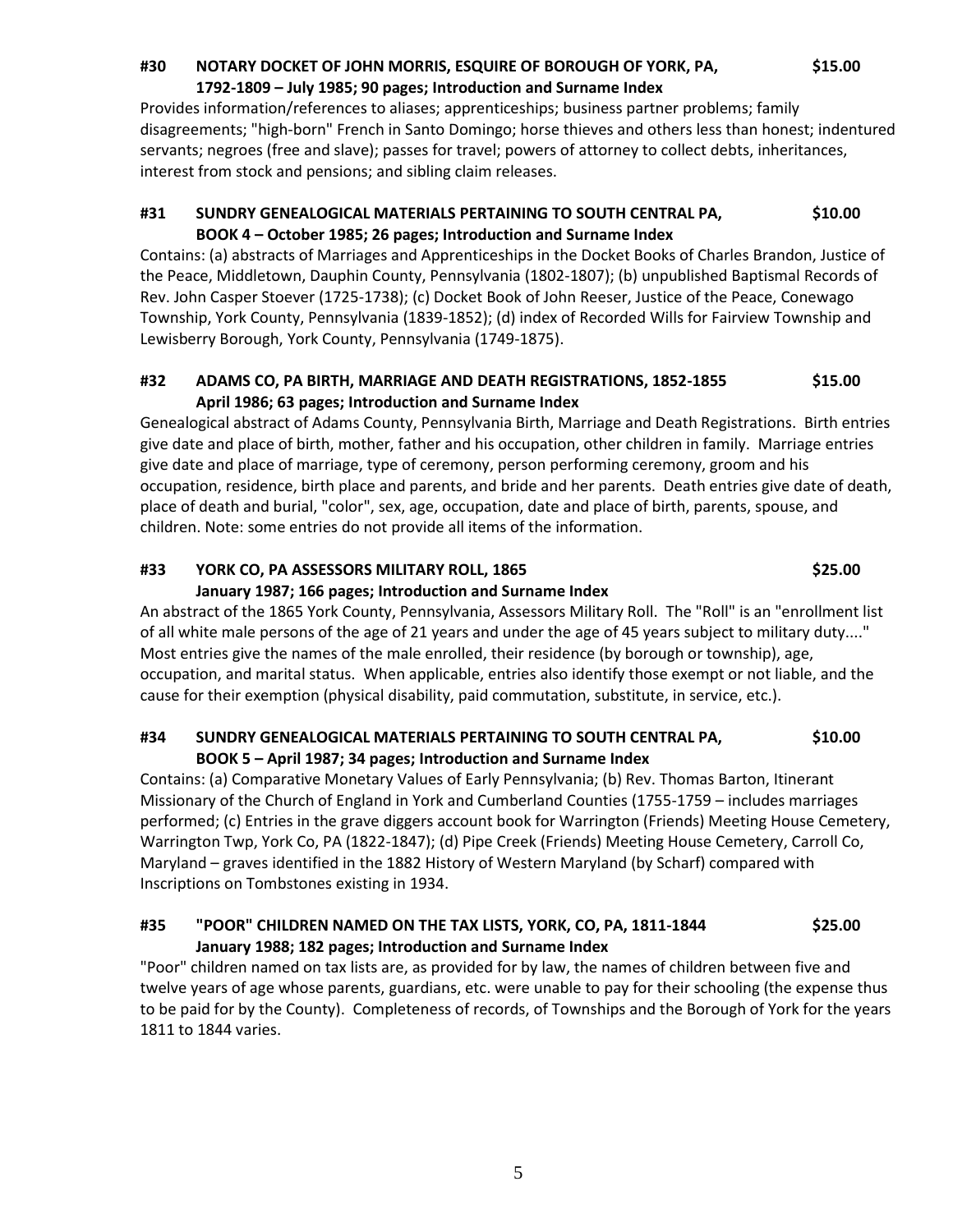### **#36 FAMILY RECORDS FROM BIBLES, VOLUME 1 \$10.00 \$10.00**

### **April 1988; 37 pages; Introduction and Surname Index**

Transcription of 59 Bibles and the newspaper clippings found in these Bibles. Contains over 50 marriages, 380 births and 185 deaths pertaining to 215 surnames. Publishing dates of the Bibles ranges from 1797 to 1896. Births begin in the 1790's and marriages in 1825. Majority of the information is for York County from the mid-1800's, however, also includes information or references to Berks, Dauphin, Lancaster, Lebanon, Union and Westmoreland Counties in Pennsylvania, and Indiana, Illinois, Maryland, Missouri, New York, Ohio, Vermont, and Wisconsin. Also included is a list of 74 people included in a salesman's sample Bible published in 1872 from in or near Mechanicsburg, Cumberland County, Pennsylvania.

### **#37 SUNDRY GENEALOGICAL MATERIALS PERTAINING SOUTH CENTRAL PA, \$10.00 BOOK 6 – July 1988; 48 pages; Introduction and Surname Index**

Contains: (a) 1814 Petition for Public Clock in York Borough; (b) List of Subscribers for German Bible Published in Lancaster, PA (1819); (c) Genealogical Abstracts of Eighteenth Century Original and Mostly Unrecorded Deeds pertaining to Adams County, Pennsylvania.

### **#38 YORK CO, PA LAND APPRAISEMENT CERTIFICATES ISSUED BY COUNTY \$10.00 COMMISSIONERS (1835-1859) – October 1988; 49 pages; Introduction and Surname Index**

As required by law, when requested by the owner(s) the Commissioners appraised land on which any purchase money was due to the Commonwealth. A record book was kept and used to "certify" the value of such lands. Most entries in the book include names of individual(s) requesting appraisal; location of land by township; amount of acreage; date, method and by who land originally acquired; date of appraisement; valuation rating per acre; and amount of valuation per acre.

### **#39 THE GAR: ITS ORGANIZATION AND MEN OF POST #37 ISSUED BY COUNTY \$15.00 COMMISSIONERS (1835-1859) – April 1989; 95 pages**

History and organization of Post #37 of the Grand Army of the Republic, York, Pennsylvania prepared using numerous surviving records of General John Sedgwick, and alphabetical listing of the 800 members of Post #37, including such information as age; date joined; birthplace, residence, occupation, service record (including if wounded and during which engagement), death date, etc. Also includes helpful information for this desiring to search for records pertaining to other GAR Posts.

### **#40 UNRECORDED WILLS OF YORK COUNTY, PA, 1749-1798 \$15.00 October 1989; 62 pages; Introduction and Surname Index**

Abstract of 151 probated, but unrecorded, wills found in the will books (or microfilm copies) at the court house. Includes the testator's name, reason or suspected reason the will was not recorded, summary of contents of will (especially family relationships, land, and similar valuable information), interesting or unusual statements and directions, date written, executor(s), witnesses (and if they signed in German, English, or "marked"), date of probate, witnesses involved in proving the will (and if they affirmed or made oath) and name of Register of Wills.

### **#41 EUROPEAN ORIGINS IN CHURCH RECORDS OF SOUTH CENTRAL PA & \$10.00 ADJACENT AREAS – January 1990; 35 pages; Introduction and Surname Index**

Abstracts of 203 entries found in ten church records that identify a European origin. Surnames of all individuals mentioned in the entries are included. Also includes three surname listings that identify 168 more European origin entries in three published church records currently under copyright.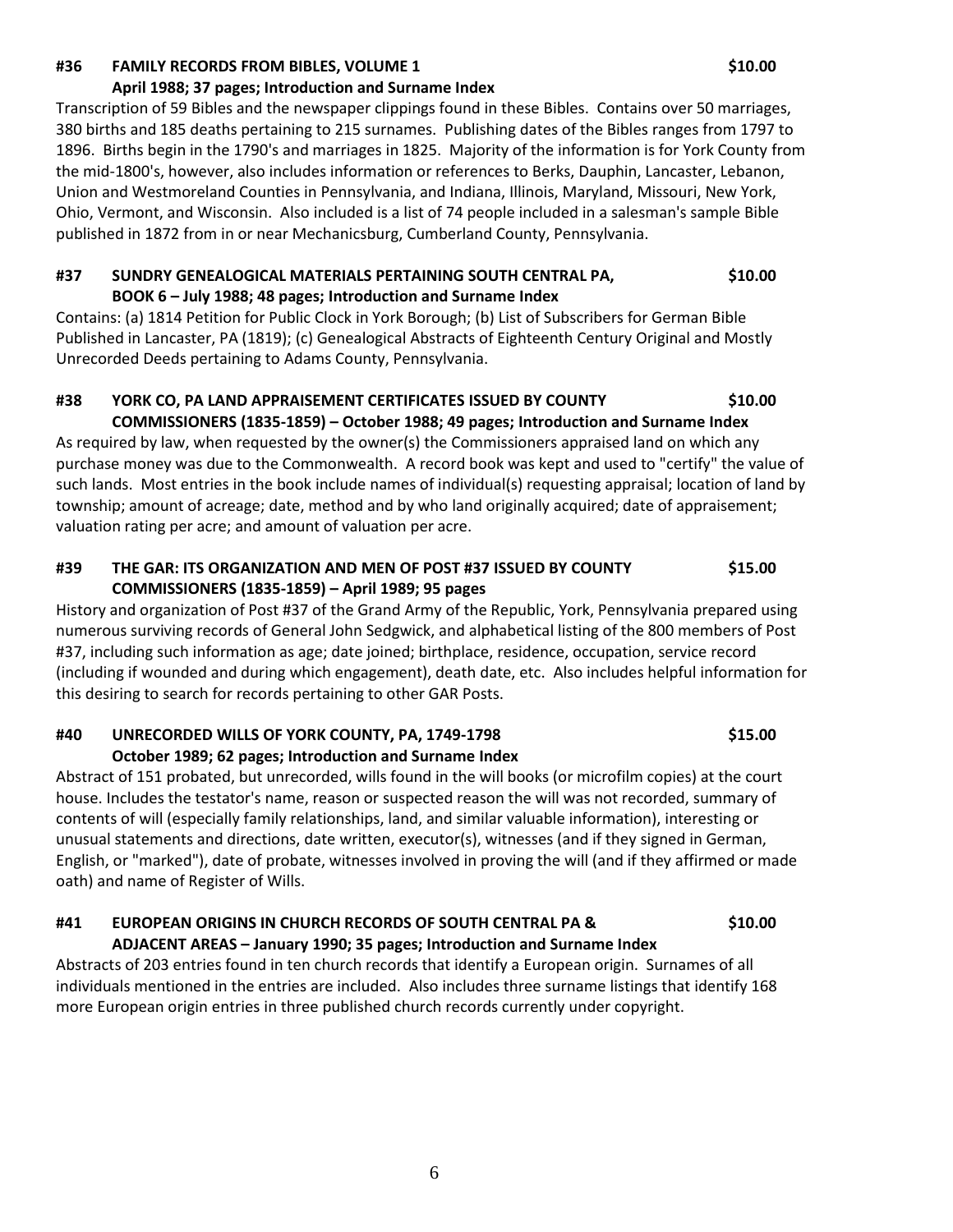### **#42 JOURNAL OF JAMES L. PURDY OF HOPEWELL TOWNSHIP \$15.00 April 1990; 55 pages; Every Name Index**

The journal of James L. Purdy of Hopewell Township, York County, Pennsylvania to Mansfield, Richland County, Ohio, and points in-between, plus additional brief information about his life, correspondence and papers. The journal includes information about his life and home (1793-1811) in the "barrens" area of York County, families from the area, their marriages and to where they moved, churches and other aspects of the area, his life in New York State, travels and adventures, and earlier life and business ventures in Mansfield.

### **#43 GONE TO OHIO — ASHLAND, BROWN, COLUMBIANA, HARRISON, JEFFERSON \$10.00 AND RICHLAND COUNTIES, OHIO – July 1980; 45 pages; Surname Index**

Genealogical abstract of information from six Ohio County histories regarding people who moved there from Adams, Cumberland, Dauphin, Franklin, Lancaster and York Counties in Pennsylvania.

# **#44 INDIVIDUAL NAME INDEX TO THE 1876 ATLAS OF YORK CO, PA \$20.00**

**January 1991; 131 pages; Introduction, Letter Abbreviations Key & Atlas Page Identifiers** Alphabetized, cross referenced and coded indexes to the 1876 Atlas of York County, Pennsylvania. Includes all individual names identified on the pages of borough maps, business notices, pictorial illustrations, township maps and village maps included in the atlas.

# **#45 SUBJECT INDEX TO THE 1876 ATLAS OF YORK CO, PA \$15.00**

**April 1991; 87 pages; Introduction, Letter Abbreviations Key & Atlas Page Identifiers** Alphabetized, cross referenced and coded indexes to the 1876 Atlas of York County, Pennsylvania. Includes all subjects identified on the pages of borough maps, business notices, pictorial illustrations, township maps, and village maps included in the atlas. Subjects include agricultural and manufactured products, companies, creeks, industries, post offices, railroad stations, roads, runs, stores, towns and villages, etc.

# **#44 & 45 INDIVIDUAL NAME & SUBJECT INDEX TO THE 1876 ATLAS \$30.00 OF YORK CO, PA (purchased together)**

# **#46 ABSTRACTS FROM COMMON PLEAS COURT DOCKET, YORK CO, PA, 1757-1761 \$15.00 October 1991; 69 pages; Introduction and Surname Index**

Abstracts from Common Pleas Docket, York County, Pennsylvania, April Term 1757 through July Term 1761. The docket book identifies actions brought by individuals against other individuals in civil matters, and includes brief entries of all of the important acts done in court in the conduct of each case from its inception to its conclusion. Abstracts identify the term of court, page number of the original document, case number, complete names of the litigants, and genealogically useful information found in the "notes" of the entries.

# **#47 MANORIAL HISTORY OF THE TOWN OF YORK, YORK CO, PA \$10.00 January 1992; 45 pages; Introduction and Every Name Index**

A brief history of the manor of York Town. Includes notes on individual lots with identification of consecutive lots owners; information about unnumbered lots; five early documents pertaining to the development of York Town; the 1762 incorporation petition of the inhabitants of York; applications (with names) made in 1764 for lots in York; and a map of "The Manorial Town of York".

# **#48 INDEX OF TAVERN LICENSE ALLOWED BY YORK CO, PA, 1749-1806 \$10.00 April 1992; 47 pages**

Information obtained from original York County, Pennsylvania Quarter Sessions Dockets identifies over 700 tavern keepers in York (and Adams until 1800) County from 1742 to 1806. Table I gives book and page reference to the tavern license issued. Table II is an alphabetical list of the license holders. Table III is a chronological list, by township, of the license holders.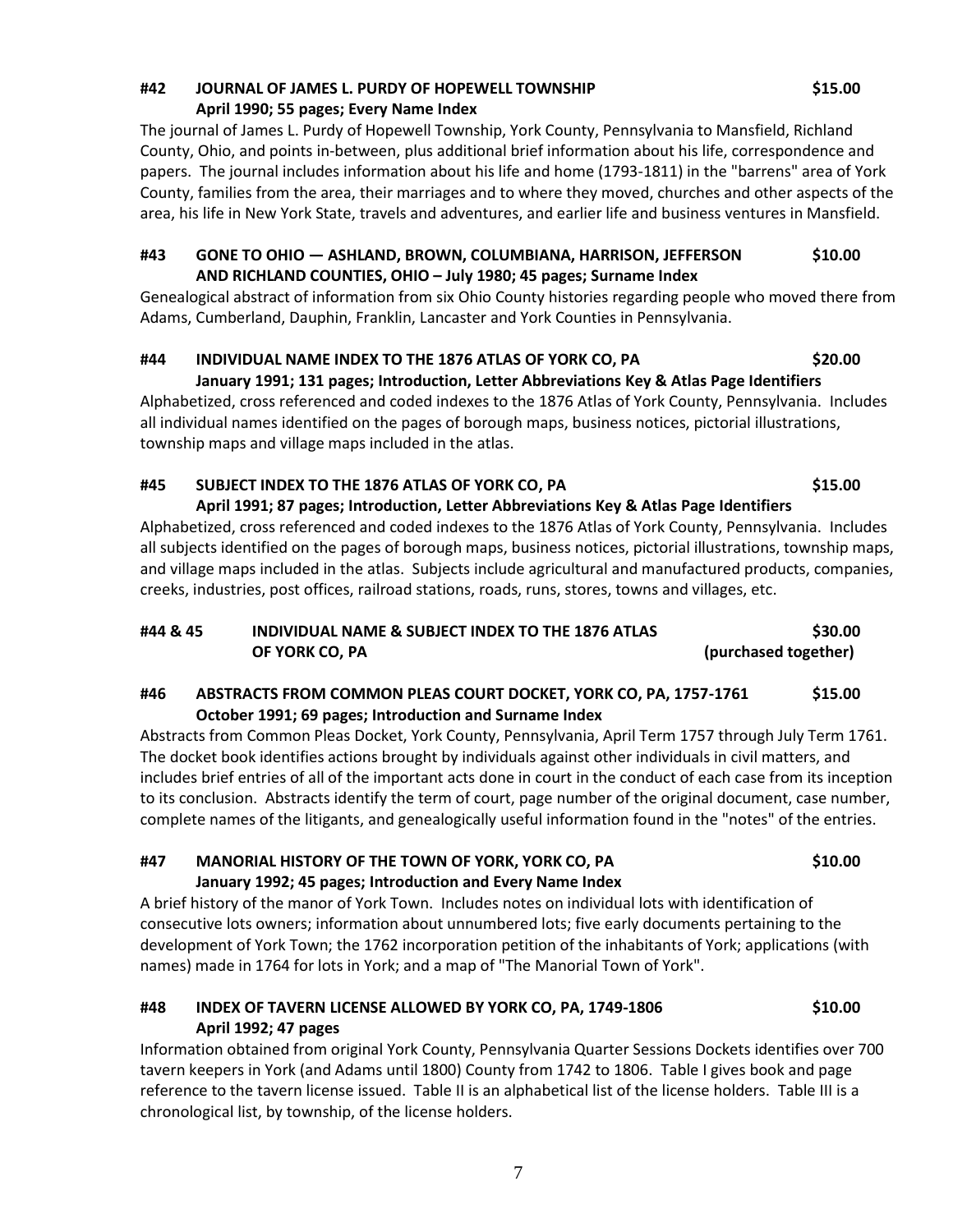An every name index to Orphans Court Book A. **#50 TOMBSTONE INSCRIPTIONS FROM ST. MARY'S CEMETERY, SILVER RUN, \$15.00 CARROLL CO, MD – October 1992; 55 pages; Every Name Index** A 1987 compilation of the existing tombstones in this Lutheran and Reformed cemetery recording burials from the 1770's to the early 1900's. **#51 INDEX TO TAXABLES OF HANOVER AND HEIDELBERG TOWNSHIP, \$10.00 YORK CO, PA, 1750 TO 1817 – January 1993; 35 pages; Introduction** Table I gives Heidelberg tax and census lists used. Table II is an alphabetical list of all taxables. Table III gives spelling of surnames from tax lists. No tax lists exist for 1751 through 1776. **#52 SUNDRY GENEALOGICAL MATERIALS PERTAINING TO SOUTH CENTRAL PA, \$15.00 BOOK 7 – April 1993; 53 pages; Introduction and Surname Index** Contains: (a) Welsh immigrant information extracted from the Delta Herald and Times, Delta, Peach Bottom Township, York County, Pennsylvania; (b) Inscriptions on tombstones that identify immigrant origins in Slate

**July 1992; 45 pages; Introduction**

Ridge Cemetery, Peach Bottom Township, York County, Pennsylvania; (c) Inscriptions on tombstones that identify immigrant origins in Slateville Presbyterian Cemetery, Peach Bottom Township, York County, Pennsylvania; (d) Abstracted examples of genealogical information found in religious publications; (e) Record of burials for Shiloh Cemetery, West Manchester Township, York County, Pennsylvania (1930-1975).

# **#53 GONE TO OHIO — CHAMPAIGN, CRAWFORD AND WOOD COUNTIES \$10.00 October 1993; 47 pages; Surname Index**

Genealogical abstract of information from three Ohio County histories regarding people who moved there from Adams, Cumberland, Dauphin, Franklin, Lancaster and York Counties in Pennsylvania.

# **#54 GONE TO OHIO — LOGAN, MAHONING, STARK AND TRUMBULL COUNTIES \$10.00 1996; 40 pages; Surname Index**

Genealogical abstract of information from four Ohio County histories regarding people who moved there from Adams, Cumberland, Dauphin, Franklin, Lancaster and York Counties in Pennsylvania.

# **#55 INDEX TO THE WILLS AND ADMINISTRATION BONDS OF ADAMS CO, PA, \$20.00 1800-1864 – September 1997; 102 pages; Introduction**

An alphabetical listing from the original index of decedents in the Office of the Register and Recorder in the Gettysburg Courthouse, Gettysburg, Adams County, Pennsylvania. Entries give name of decedent, year of record, W (will) or A (administration bond), and file number assigned to decedent's estate.

# **#56 YORK AREA PHOTOGRAPHERS, 1840-1997 \$15.00 February 1998; 92 pages; Introduction**

Lists York's oldest photographer, most prominent photographers, historic photo studios of the past, and a concise History of Photography. And, includes an index for the past and present York area photographers with business addresses and dates, lists photo finishers, dealers, suppliers, artists, graphic illustrators, microfilmers, and video producers.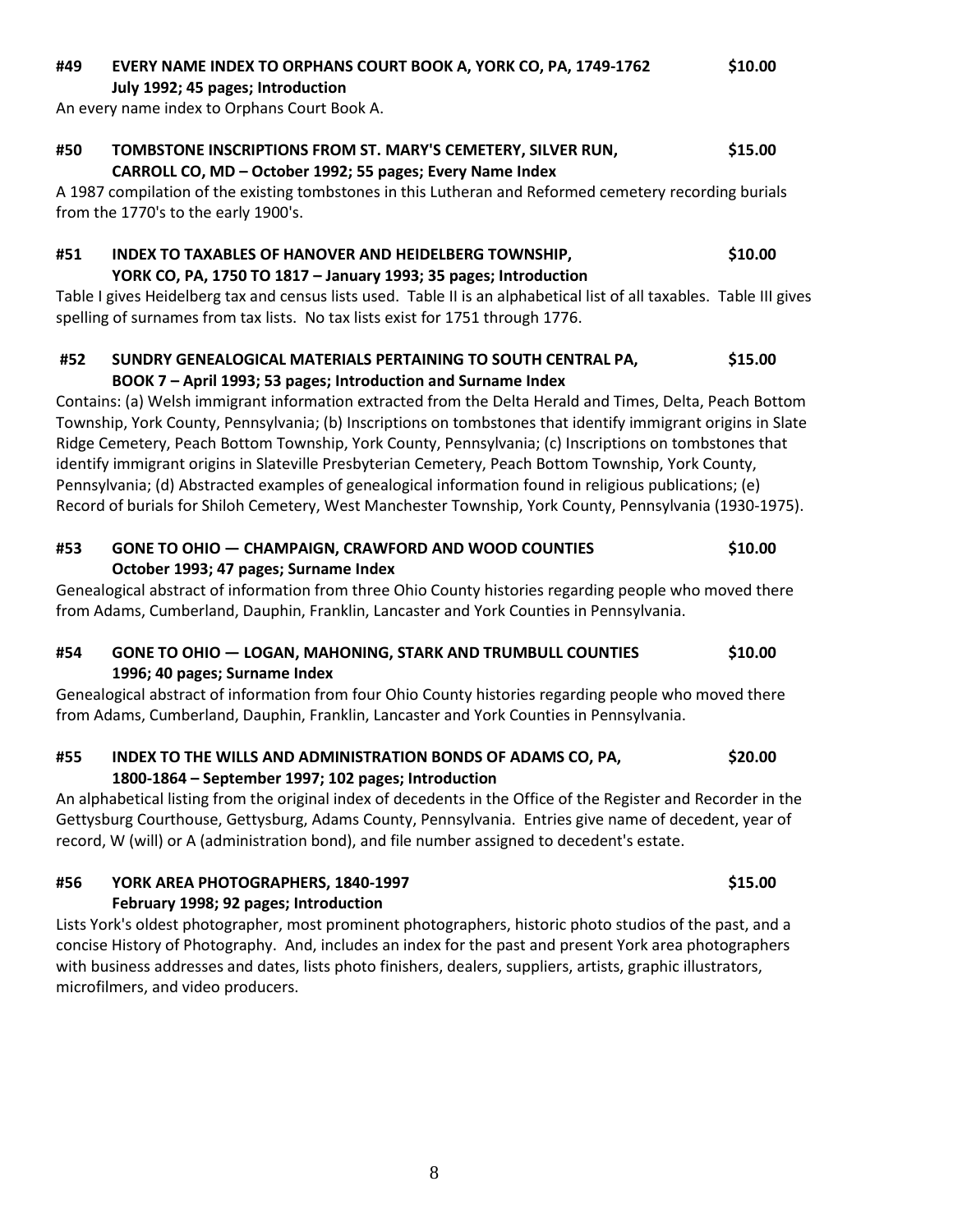### 9

### **#57 THE CASKET AND COFFIN BOOKS OF ELLWOOD S. SKELTON, 1880-1890 AND \$15.00 ISAAC W. SENFT, 1884-1888 – November 1998; 76 pages; Introduction**

Skelton's book includes 214 numbered entries, one of which pertains to shipping a body, six that pertain to removing bodies, and 207 burials. Senft was a carpenter, he made caskets and coffins. His calendar book lists names, dates and price charged. Both Skelton and Senft were from York County, Pennsylvania. Extracts and copies of the original books are included.

### **#58 SUNDRY GENEALOGICAL MATERIALS PERTAINING TO SOUTH CENTRAL PA, \$10.00 BOOK 8 – January 2000; 35 pages; Introduction and Surname Index**

Contains: (a) Baptisms, Marriages and Deaths recorded at St. Peter's Lutheran Church, Hay Run, Newberry Township, York County, Pennsylvania; (b) Baptism, Marriages and Burials recorded at Mount Zion Lutheran Church, Cedar Point, Fairview Township, York County, Pennsylvania; (c) Marriages and Deaths published in "Das Intelligenzblatt" or "The Intelligencer" a German newspaper published in Hanover, Pennsylvania between 8 April 1824 and 13 April 1826.

# **#59 DOVER BOROUGH AND TOWNSHIP TAX LISTS AND THE 1830 FEDERAL CENSUS \$15.00 March 2001; 57 pages; Introduction**

An alphabetical listing of all of the men, women and children enumerated in the 1830 Dover Township and Dover Borough census and the 1832 through 1836 tax lists for the same.

### **#60 YORK PENNSYLVANIA DIRECTOR OF THE POOR MINUTES \$10.00 March 2002; 31 pages; Introduction**

An abstract and alphabetical listing from the Directors of the Poor minutes for 1846-1883, including name, description, date, and comments. Also a list of the Directors of the Poor for year 1804-1884.

# **#61 SOME EIGHTEENTH CENTURY MARRIAGE AND DEATH RECORDS FROM THE \$10.00 AREA OF YORK CO, PA – March 2003; 49 pages; Introduction and Surname Index**

Contains: (a) Marriage register of Christ Lutheran Church, York, York County, Pennsylvania (1735-1800); (b) two lists of marriages taken from Pennsylvania State Archives Group 33, Estreat of fines, Supreme Court of Pennsylvania (1780-1783); (c) Lutheran Death register of Strayer's Union Church, Dover Township, York County, Pennsylvania (1762-1766).

## **#62 YORK CO, PA TOWNSHIP AND BOROUGH OFFICERS FOR QUARTER \$20.00 SESSIONS DOCKET #2, 1750-1839 – March 2004; 139 pages; Introduction and Surname Index**

Complete transcription of the original annual listings of township and borough officers from 1750 and 1839 (except 1751 and 1777) as found in the Quarter Sessions Docket, No. 2.

# **#63 GAZETTEER of YORK AND ADAMS COUNTIES, PENNSYLVANIA \$15.00 November 2004; 90 pages; Introduction**

Alphabetized listing of place names with a brief description of the location and its source. This gazetteer is another example of Henry J. Young's efforts to record references to locations throughout York and Adams Counties found by himself and his small staff.

# **#64 THE PETITION OF 1747: A STUDY IN YORK COUNTY'S FOUNDING \$25.00 October 2005; 171 pages; Preface and Index**

Contains: (1) Birth of a County, Transcript of the Petition of 1747 and Sketches of the Petitioners; (2) Illustrations and Maps: York County (1750), Springettsbury Manor, Thomas Cresap Survey of 1733, and Christian Croll and John Proby tavern petitions (1750); (3) Petitioner arrivals before 1727 and for the years 1727 to 1748, Marks used as signatures for sixteen petitioners, Naturalization of 54 petitioners between 1740-1768, Julian (old style) and Georgian (new style) calendars; (4) Copy of the Original Petition of 1747.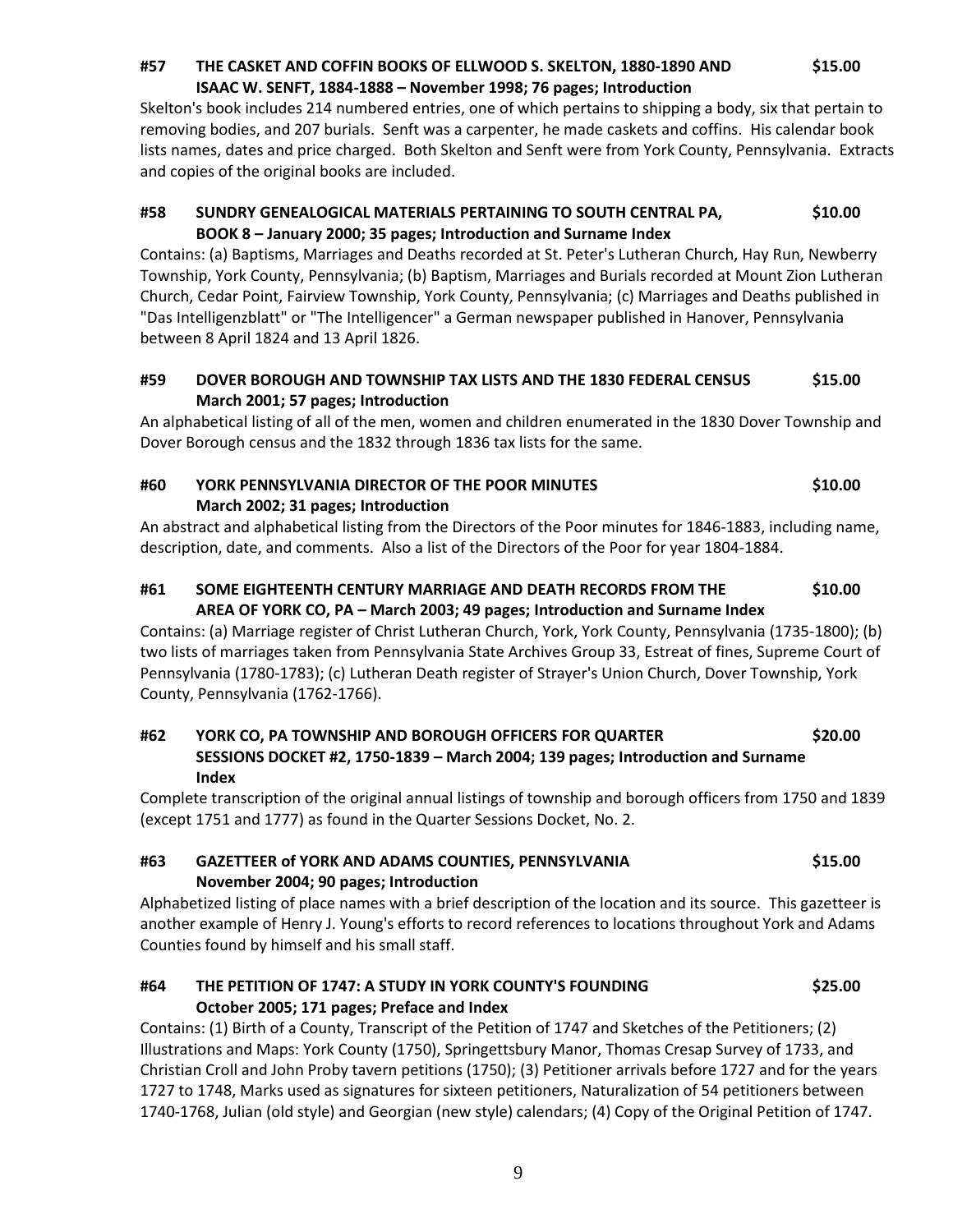### **#65 REVOLUTIONARY WAR SOLDIERS' PENSION PETITIONS AND OBITUARIES \$10.00 October 2006; 48 pages; Introduction and Every Name Index**

Contains: (1) Pension Petitions taken from York County Orphans Court Dockets D, E and F and York County General Quarter Sessions Docket #12; (2) A compilation of York County Revolutionary War Soldiers' obituaries that appeared in York County newspapers.

# **#66 BIBLE RECORDS FROM FAMILY FILES, VOLUME 1 \$15.00 August 2007; 54 pages; Introduction and Surname Index**

Family Bible records copied from original Bibles and placed in the York County Heritage Trust family files. Records contain births, deaths, marriages, etc. as well as the name of the person who owned the family Bible.

### **#67 YORK CO, PA REGISTER OF WILLS BOOK OF ISSUES, WILL CAVEATS \$15.00 AND CITATIONS, 1782-1839 – March 2008; 64 pages; Introduction and Surname Index**

A list of will caveat proceedings of divisive family feuds over the validity of a Last Will and Testament, and a list of 1810 citations (commencing July 1810).

# **#68 UNITED STATES DIRECT TAX OF 1798, YORK CO, PA VOLUME 1 \$15.00 November 2008; 83 pages; Introduction**

Includes the townships of Chanceford, Fawn and Hopewell. The information from all forms available for each township have been compiled into a summary spreadsheet – name of owner, type, dimensions, and description of structure, number of windows and window panes, area and value of the property, and names of adjacent property owners. Chanceford Township in 1798 included the present-day townships of Chanceford and Lower Chanceford. Fawn Township in 1798 included the present-day townships of Fawn and Peach Bottom. Hopewell Township in 1798 included the present-day townships of Hopewell, North Hopewell and East Hopewell.

### **#69 BIBLE RECORDS FROM FAMILY FILES, VOLUME 2 \$15.00 March 2009; 54 pages; Introduction and Surname Index**

Family Bible records copied from original Bibles and placed in the York County Heritage Trust family files. Records contain births, deaths, marriages, etc. as well as the name of the person who owned the family Bible.

# **#70 BIBLE RECORDS FROM FAMILY FILES, VOLUME 3 \$15.00**

# **December 2010; 52 pages; Introduction and Surname Index**

Family Bible records copied from original Bibles and placed in the York County Heritage Trust family files. Records contain births, deaths, marriages, etc. as well as the name of the person who owned the family Bible.

# **#71 CIVIL WAR PENSION AFFIDAVITS AND INDEX TO LEDGERS OF \$10.00**

# **DR. BENJAMIN F. PORTER, 1864-1888 – July 2011; 46 pages; Introduction**

Following the Civil War, Dr. Benjamin Franklin Porter treated over two dozen Civil War soldiers from the southern part of York County. As he examined the soldier, Porter recorded notes from this examination in a ledger. This Special Publication contains the affidavits recorded within the two volumes of Dr. Benjamin F. Porter's ledgers that are currently part of the collection of the York County Heritage Trust. In addition to a copy of each affidavit, there is a transcription of each, and an index to the several hundred pages of every day entries in these two ledgers.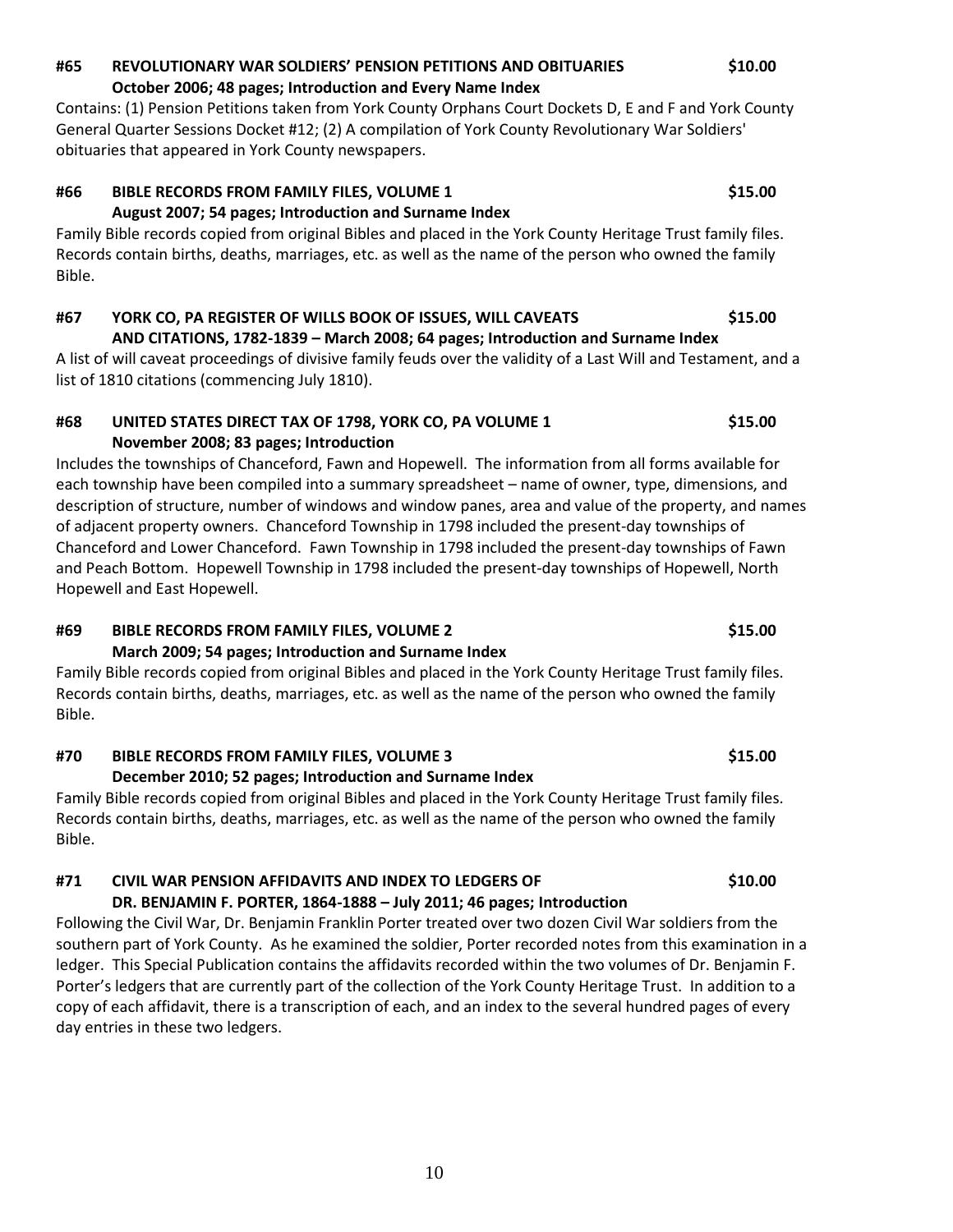### **#72 BIBLE RECORDS FROM FAMILY FILES, VOLUME 4 \$15.00**

### **April 2012; 46 pages; Introduction and Surname Index**

Family Bible records copied from original Bibles and placed in the York County Heritage Trust family files. Records contain births, deaths, marriages, etc. as well as the name of the person who owned the family Bible.

### **#73 UNITED STATES DIRECT TAX of 1798, YORK CO, PA VOLUME 2 \$20.00 November 2012; 65 pages; Introduction**

Includes the townships of Dover and Manchester. The information from all forms available for each township have been compiled into a summary spreadsheet – name of owner, type, dimensions, and description of structure, number of windows and window panes, area and value of the property, and names of adjacent property owners. Dover Township was formed in 1745 and in 1798 included the present-day townships of Conewago and Dover. Manchester Township was formed in 1740 and in 1798 included the present-day townships of Manchester, East Manchester and West Manchester.

### **#74 BIBLE RECORDS FROM FAMILY FILES, VOLUME 5 \$15.00 March 2013; 42 pages; Introduction and Surname Index**

Family Bible records copied from original Bibles and placed in the York County Heritage Trust family files. Records contain births, deaths, marriages, etc. as well as the name of the person who owned the family Bible.

# **#75 AN INDEX FOR THE SCRAPBOOK OF WORLD WAR I LETTERS FROM \$10.00 SOLDIERS AND OTHERS – November 2013; 64 pages; Introduction, Timeline and Every Name Index**

An every name index to the World War I scrapbook compiled by Mildred Grass (see below). Contains: (a) World War I timeline; (b) Sample letters from soldiers and others; (c) List of York County women who served; (d) List of York County African Americans who served; (e) List of York County soldiers who died, including cause of death, birth and death dates, and names of parents and/or spouse (subject to availability).

### **CD#1 WORLD WAR I SCRAPBOOK COMPILED BY MILDRED GRASS \$12.00**

Digital reproduction of a large scrapbook compiled by Mildred Grass containing newspaper clippings of letters from soldiers and others serving in the American Expeditionary Forces, American Red Cross and YMCA from York and Adams Counties, Pennsylvania.

### **#76 BIBLE RECORDS FROM FAMILY FILES OF YORK COUNTY HERITAGE TRUST \$15.00 LIBRARY, VOLUME 6 – April 2014; 44 pages; Introduction and Surname Index**

Family Bible records copied from original Bibles and placed in the York County Heritage Trust family files. Records contain births, deaths, marriages, etc. as well as the name of the person who owned the family Bible.

### **#77 UNITED STATES DIRECT TAX of 1798, YORK CO, PA VOLUME 3 \$20.00 June 2014; 64 pages; Introduction and Surname Index**

Includes York Borough and York Township. Information from all forms available for each municipality have been compiled into a summary spreadsheet, including name of owner, type, dimensions and description of structure, number of windows and window panes, area and value of the property, and names of adjacent property owners. York Township was formed in 1745, and in 1798 included present-day York Township and the part of Spring Garden Township that was later formed into Springettsbury Township.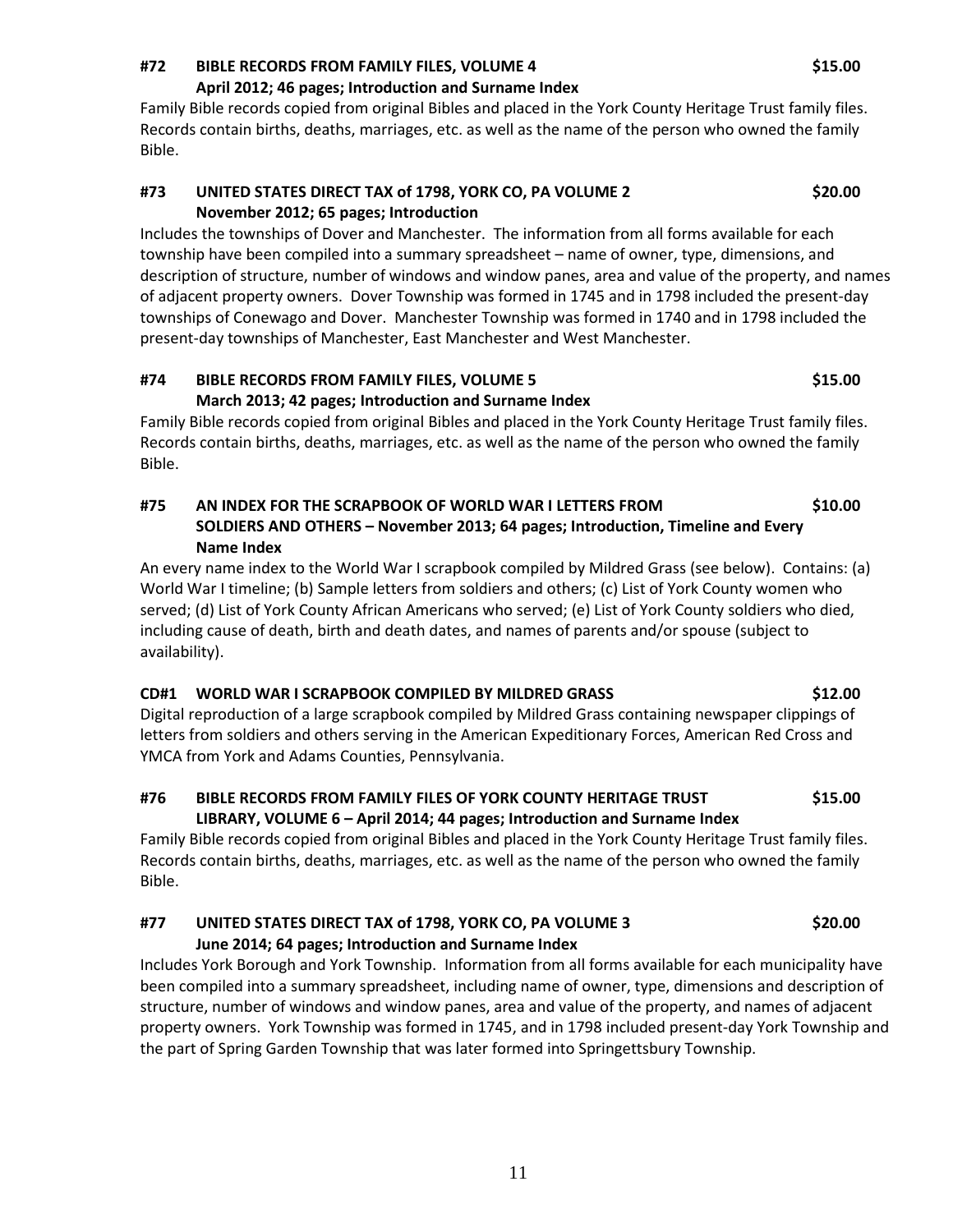### **#78 BIBLE RECORDS FROM FAMILY FILES OF YORK COUNTY HERITAGE TRUST \$15.00 LIBRARY, VOLUME 7 – April 2015; 46 pages; Introduction and Surname Index**

Family Bible records copied from original Bibles and placed in the York County Heritage Trust family files. Records contain births, deaths, marriages, etc. as well as the name of the person who owned the family Bible.

# **#79 KREUTZ CREEK CHARGE: BAPTISMS, MARRIAGES AND DEATHS, 1895-1902 \$15.00 AND 1921-1935 – November 2015; 71 pages; Introduction and Surname Index**

Abstracts of baptisms, marriages, deaths and new members from two newsletters published monthly by the Kreutz Creek Charge of the Reformed Church in York County, Pennsylvania.

### **#80 UNITED STATES DIRECT TAX of 1798, YORK CO, PA VOLUME 4 \$20.00 November 2016; 65 pages**

Includes the townships of Hellam, Newberry and Windsor. The information from all forms available for each township have been compiled into a summary spreadsheet ... name of owner, type, dimensions, and description of structure, number of windows and window panes, area and value of the property, and names of adjacent property owners. Hellam Township was formed in 1738 as part of Lancaster County, and in 1798 included part of the present-day Spring Garden Township. Newberry Township was formed in 1747 as part of Lancaster County, and in 1798 included the present-day Fairview Township. Windsor Township was formed in 1738 from York Township, and included the present day townships of Windsor and Lower Windsor.

# #**81 BIBLE RECORDS FROM FAMILY FILES OF YORK COUNTY HISTORY CENTER LIBRARY \$15.00 VOLUME 8 October 2017**

# **Introduction and Surname Index**

 Family Bible records copied from original Bibles and placed in the York County History Center Library family files. Records contain births, deaths, marriages, etc. as well as the name of the person who owned the family Bible.

### **#82 UNITED STATES DIRECT TAX of 1798, YORK CO, PA \$20.00 VOLUME 5 December 2018; 72 pages Introduction**

 Includes the townships of Codorus, Paradise and Shrewsbury. The information from all forms available for each township have been compiled into a summary spreadsheet ... name of owner, type, dimensions, and description of structure, number of windows and window panes, area and value of the property, and names of adjacent property owners. Codorus Township was formed in 1747, and in 1798 included the present-day townships of Codorus and North Codorus. Paradise Township was formed in 1747, and in 1798 included the present-day townships of Jackson and Paradise. Shrewsbury Township was formed in 1742, and in 1798 included the present-day townships of Shrewsbury and Springfield.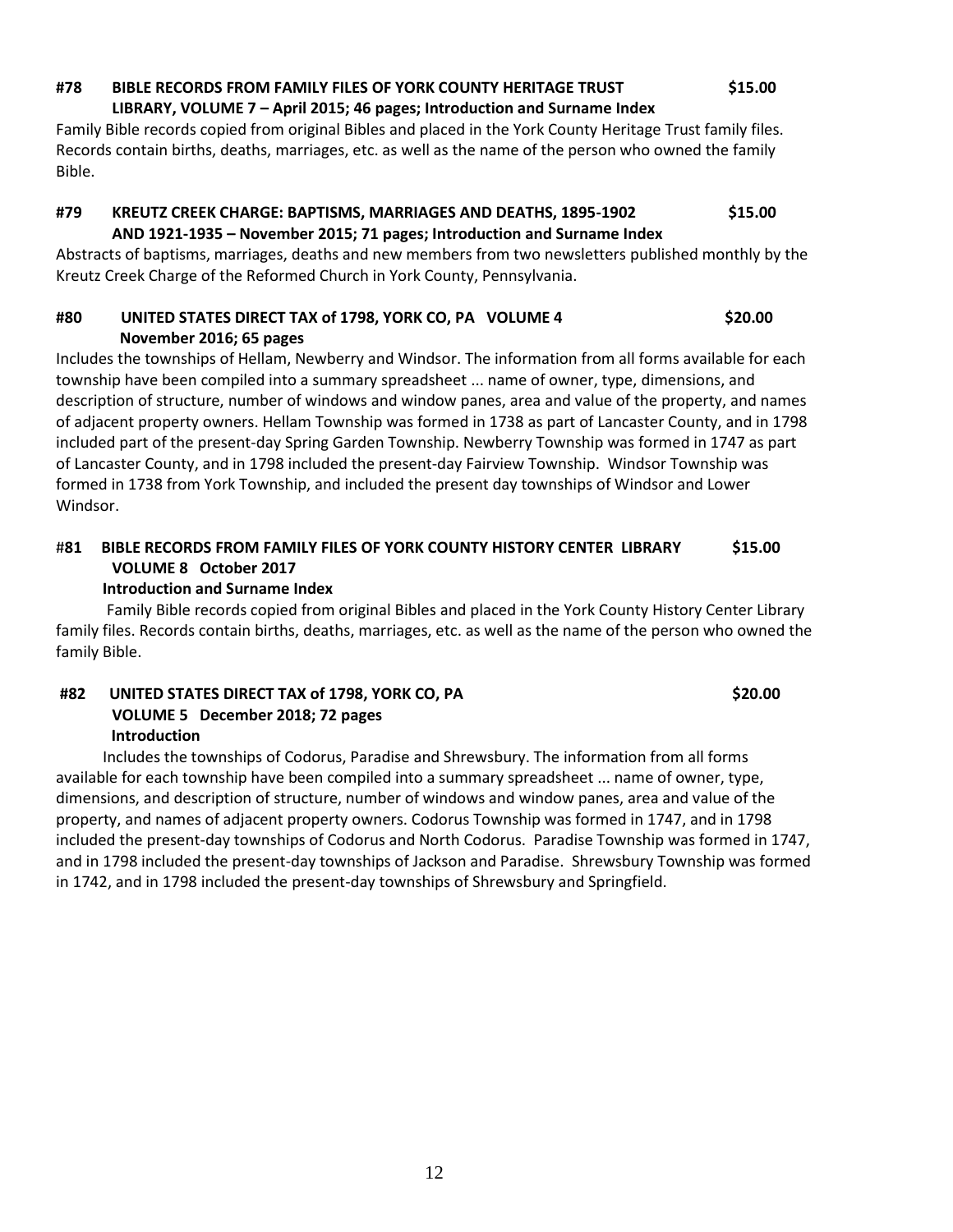### **#83 BIBLE RECORDS FROM FAMILY FILES OF THE YORK COUNTY HISTORY CENTER LIBRARY \$15.00 VOLUME 9 November 2019; 44 pages Introduction**

 Includes the townships of Codorus, Paradise and Shrewsbury. The information from all forms available for each township have been compiled into a summary spreadsheet ... name of owner, type, dimensions, and description of structure, number of windows and window panes, area and value of the property, and names of adjacent property owners. Codorus Township was formed in 1747, and in 1798 included the present-day townships of Codorus and North Codorus. Paradise Township was formed in 1747, and in 1798 included the present-day townships of Jackson and Paradise. Shrewsbury Township was formed in 1742, and in 1798 included the present-day townships of Shrewsbury and Springfield.

# #**84 Genealogy of 1860 Map & U. S. Census Converge \$25.00 February 2020; 49 pages**

### **Introduction, surname index and source list.**

 The genealogy of Shearer's 1860 Map and the 1860 United States Census converge, through this research, to determine the early York County, PA, occupants of a region established as Springettsbury Township in 1891. Using annotated maps, deeds, family information, and aerial photographs, researcher Stephen H Smith, identifies the inhabitants and determines their locations within the northeast section of the township.

### **#85 1862 DRAFT ENROLLMENT LISTS, YORK CO, PA VOLUME 1: YORK BOROUGH \$25.00 April 2021; 90 pages**

### **Introduction, surname index**

 Includes all five wards of York Borough. Spreadsheet of information from the original enrollment books showing the names of men liable to be drafted, their ages, occupations, ward or street of residence, remarks regarding military service, if any, such as date of mustering in, rank, company, regiment and other notes, and remarks regarding physical and mental disabilities, questionable ages and places of residence, and other notes. Free, white males between the ages of 18 and 45 were subject to the 1862 Civil War draft.

# **#86 1862 DRAFT ENROLLMENT LISTS, YORK CO, PA VOLUME 2: CENTRAL YORK COUNTY \$25.00 November 2021; 72 pages**

**Introduction, surname index**

 Includes the following townships: Jackson, Manchester, Paradise, Spring Garden, and West Manchester. Spreadsheet of information from the original enrollment books showing the names of men liable to be drafted, their ages, occupations, ward or street of residence, remarks regarding military service, if any, such as date of mustering in, rank, company, regiment and other notes, and remarks regarding physical and mental disabilities, questionable ages and places of residence, and other notes. Free, white males between the ages of 18 and 45 were subject to the 1862 Civil War draft.

# **#87 1862 DRAFT ENROLLMENT LISTS, YORK CO, PA VOLUME 3: EASTERN YORK COUNTY \$25.00 April 2022; 80 pages**

### **Introduction, surname index**

 Includes the following townships: Hellam, Lower Windsor, Windsor, York, and Wrightsville Borough. Spreadsheet of information from the original enrollment books showing the names of men liable to be drafted, their ages, occupations, ward or street of residence, remarks regarding military service, if any, such as date of mustering in, rank, company, regiment and other notes, and remarks regarding physical and mental disabilities, questionable ages and places of residence, and other notes. Free, white males between the ages of 18 and 45 were subject to the 1862 Civil War draft.